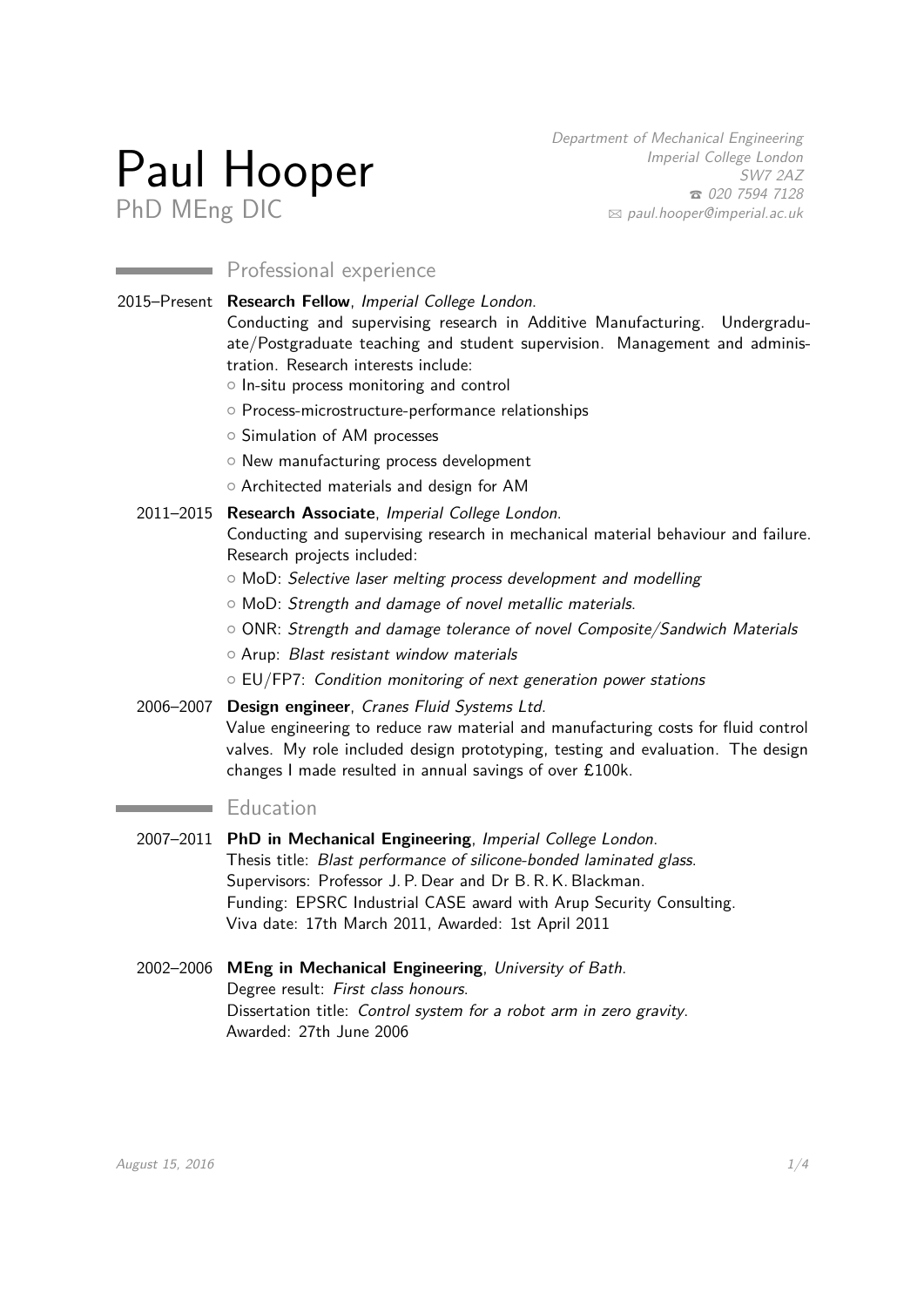## Memberships and awards

- $\circ$  Awarded Faculty of Engineering Teaching Assistant of the Year 2012
- $\circ$  Awarded Mechanical Engineering Teaching Assistant of the Year 2012
- o PhD Thesis nominated for the Unwin Prize in Mechanical Engineering
- $\circ$  Associate member of the Institution of Mechanical Engineers
- o Associate member of the Institute of Physics
- $\circ$  Scholarship to attend 2010 APS SCCM conference
- o Two Royal Academy of Engineering travel awards

#### Invited talks

- 2016 Unlocking the potential of additive manufacturing: From fundamental understanding to integrated process modelling. AMN launch event, Imperial College London, UK
- 2015 High strain-rate behaviour of SLM 316L stainless steel. Additive Manufactured Metallic Materials Properties & Structures (AM3PS) conference. Manufacturing Technology Centre, Coventry, UK
- 2015 Additive manufacture process modelling: Unlocking the potential of 3D printing. Postdoc research showcase. Imperial College London, UK
- 2014 Additive manufacturing at Imperial: An overview. AWE Universities Conference, Imperial College London, UK
- 2014 AM process development and modelling for selective laser melting. CEMS Kick Start Workshop, Imperial College London, UK
- 2011 High rate tensile testing of metals using conventional mechanical test machines. Impact Club Meeting, Imperial College London, UK
- 2010 Research into glass edge effects for blast resistance of laminated glass structures. 11th UK GEMS Annual Meeting, Arup, London, UK
- 2008 Blast resistance of laminated glass. Composites Centre Annual Meeting, Imperial College London, UK

#### Teaching activities

- 2012–Present Course leader and designer of ME3-HECM "Embedded C for Microcontrollers" course. Approximately 90 students and 90 hours contact time per year. Excellent Student Online Evaluation (SOLE) results: over 90% of students were satisfied with lecturing and course quality over this period.
- 2007–Present Supervision of over 20 MEng and MSc project students and UROP placement.
	- 2012–2013 Lecturer and tutor on the ME1-HDMF "Design and Manufacture" course for electronics for the Hovercraft design project.
	- 2007–2011 Teaching assistant on the 1st year "Fairground Laboratory", 1st and 2nd year Materials laboratory classes.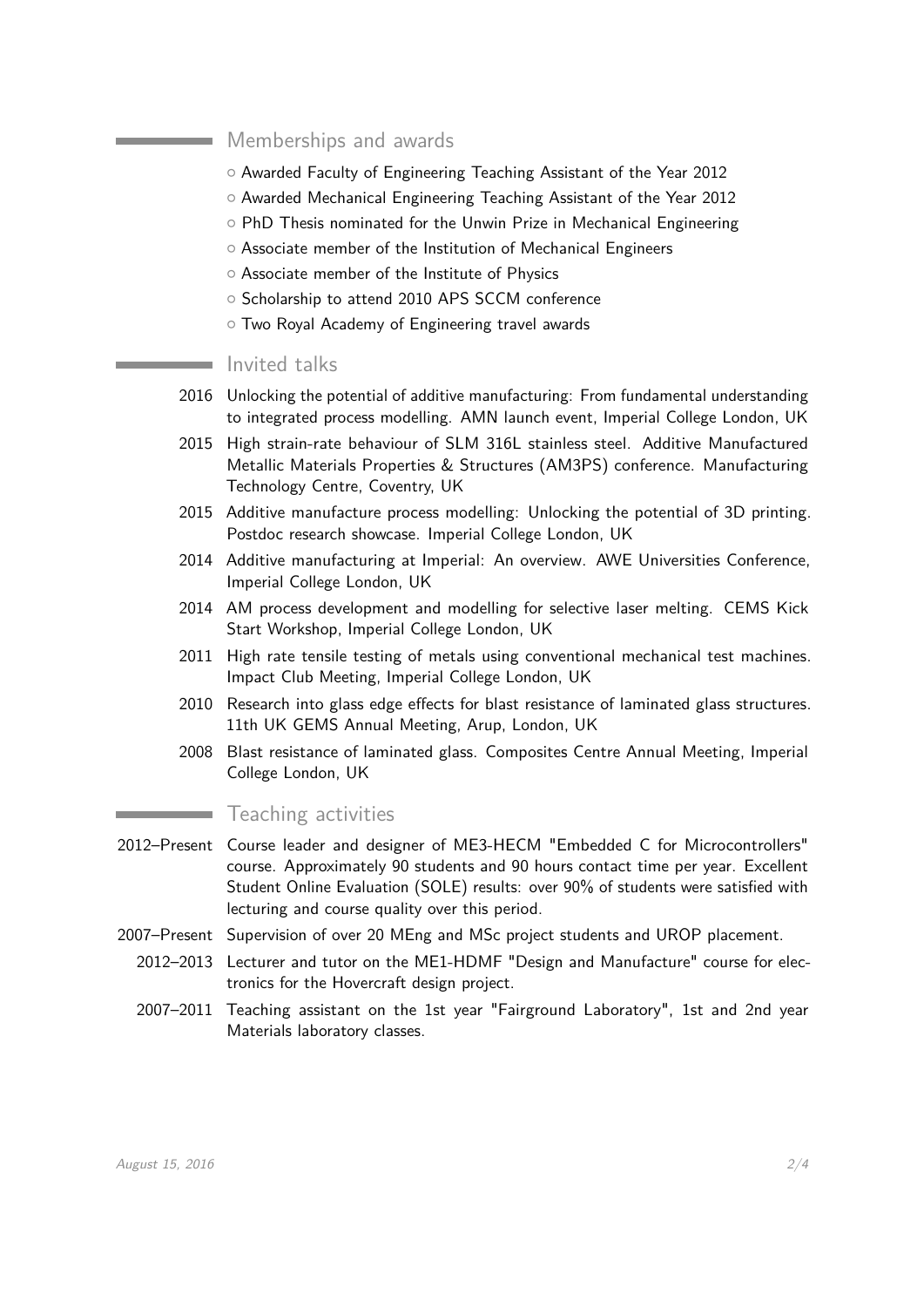### Professional and administrative activities

- { Co-organiser of "Lattice Structures" symposium hosted at Imperial College, September 2016. Speakers from Lawrence Livermore National Laboratory, Nottingham, Cambridge, Sheffield, Imperial, AWE, TWI and MTC
- $\circ$  Founding member of the Additive Manufacturing Network (AMN) at Imperial College London
- $\circ$  Committee Member for IOM3 Structure and Properties of Materials Committee (2014 to date)
- o Theme Leader for Additive Manufacturing in the Manufacturing Futures Lab at Imperial College London (2013 to date)
- { Reviewer for: International Journal of Impact Engineering, Engineering Structures, Applied Mechanics Reviews
- o Management of additive manufacturing lab
- $\circ$  Member of the Mechanical Engineering Athena Swan Committee
- { Mechanical Engineering Departmental Postdoc representative, Imperial College London (2012 to 2014)
- $\circ$  Equipment selection for teaching and research

## Research students supervised (PhD)

| Name                 | Project                                                                                                       | <b>Status</b>     | Supervisors                                 |
|----------------------|---------------------------------------------------------------------------------------------------------------|-------------------|---------------------------------------------|
| Filippo<br>Vecchiato | Microstructure<br>relationships<br>parameter<br>in<br>selectively laser melted 316L<br><b>Stainless Steel</b> | process- 1st Year | M. Wenman<br>P.A. Hooper                    |
| Shaaz Ghouse         | SLM lattice structures for early 2nd Year<br>intervention implants                                            |                   | J. Jeffers<br>P.A. Hooper                   |
| Alex Sancho          | Continuum Damage Mechanics 2nd Year<br>Modelling                                                              |                   | J.P. Dear<br>P.A. Hooper<br>C.M. Davies     |
| Mohammad<br>Samieian | Blast of glass façade structures 2nd Year                                                                     |                   | P.A. Hooper<br>J.P. Dear<br>B.R.K. Blackman |
|                      | Youseff Ibrahim Additive manufactured compo- 2nd Year<br>nents for aerospace applications                     |                   | P.A. Hooper<br>C.M. Davies<br>J.P. Dear     |
| Mark Kelly           | Lightweight composite struc- Passed<br>tures resistant to blast                                               | 2016              | J.P. Dear<br>P.A. Hooper                    |
| Alex Worley          | Methods to develop and vali- Passed<br>date constitutive relationships<br>for metallic systems                | 2015              | J.P. Dear<br>P.A. Hooper                    |

<u> Tanzania (h. 1888).</u>